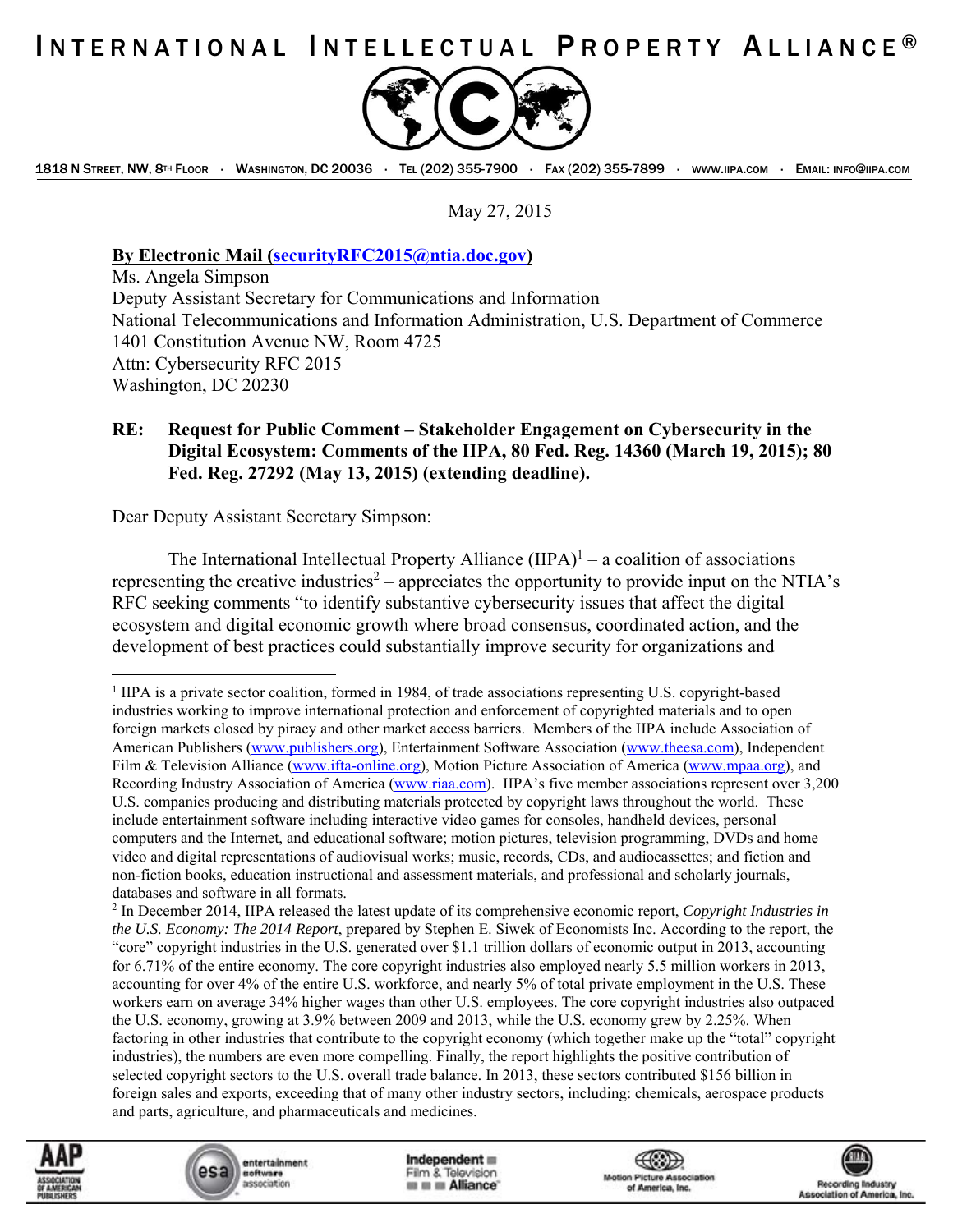

consumers."<sup>3</sup> Quoting then- Secretary of Commerce Gary Locke in the Internet Policy Task Force's June 2011 Green Paper, "Cybersecurity, Innovation and the Internet Economy,"

[t]oday, the Internet is again at a crossroads. Protecting security of consumers, businesses and the Internet infrastructure has never been more difficult. Cyberattacks on Internet commerce, vital business sectors and government agencies have grown exponentially.

That statement is even more apt today, as recent cyber breaches roundly demonstrate. The international dimension of the cybersecurity challenges are daunting. Also, as is noted by the Task Force,<sup>4</sup> one of the "four key areas where the Internet must address significant challenges" is "Protecting intellectual property." We therefore note the importance of addressing intellectual property challenges in all future engagements on cybersecurity in the digital ecosystem, and of including the creative community – companies and associations under the IIPA umbrella – in the range of stakeholders participating in processes on these issues going forward.

We also take this opportunity to underscore the importance of the application of the rule of law to enhance accountability within the digital ecosystem so that societies can combat all cybercrimes, including those involving copyright infringements as identified by the Budapest (Cybercrime) Convention. Ensuring that all players in that ecosystem, including creators,

<sup>3</sup> Many of our members have already weighed in and participated actively in the process leading up to, and subsequent to, issuance of the July 2013 "Green Paper on Copyright Policy, Creativity and Innovation in the Digital Economy." The Department of Commerce Internet Policy Task Force, *Green Paper on Copyright Policy, Creativity and Innovation in the Digital Economy*, July 2013, at http://www.uspto.gov/sites/default/files/ news/publications/copyrightgreenpaper.pdf. *See, e.g.*, pre-meeting comments of the Association of American Publishers, at http://www.uspto.gov/ip/global/copyrights/comments/

 $\overline{a}$ 

Association of American Publishers Comments.pdf; the Entertainment Software Association, at http://www.uspto.gov/ip/global/copyrights/comments/Entertainment\_Software\_Association\_Comments.pdf; the Independent Film and Television Alliance, at http://www.uspto.gov/ip/global/copyrights/comments/

Independent Film and Television Association Comments.pdf; the Motion Picture Association of America, at http://www.uspto.gov/ip/global/copyrights/comments/Motion\_Picture\_Association\_of\_America\_Comments.pdf; and the Recording Industry Association of America, at http://www.uspto.gov/ip/global/copyrights/comments/ Recording Industry Association of America Comments.pdf. See also post-meeting comments of the Association of American Publishers, at http://www.uspto.gov/ip/global/copyrights/comments/

association of american publishers post-meeting comments.pdf; the Motion Picture Association of America, at http://www.uspto.gov/ip/global/copyrights/comments/motion\_picture\_association\_of\_america\_post-

meeting\_comments.pdf; and the Recording Industry Association of America and related music organizations, at http://www.uspto.gov/ip/global/copyrights/comments/ascap\_bmi\_cmpa\_nsai\_nmpa\_riaa\_sesac\_postmeeting comments.pdf.

This Department-wide Task Force includes experts across six agencies: the Economic and Statistics Administration, the International Trade Administration, the National Institute of Standards and Technology, the National Telecommunications and Information Administration, the Office of the Secretary, and the U.S. Patent and Trademark Office.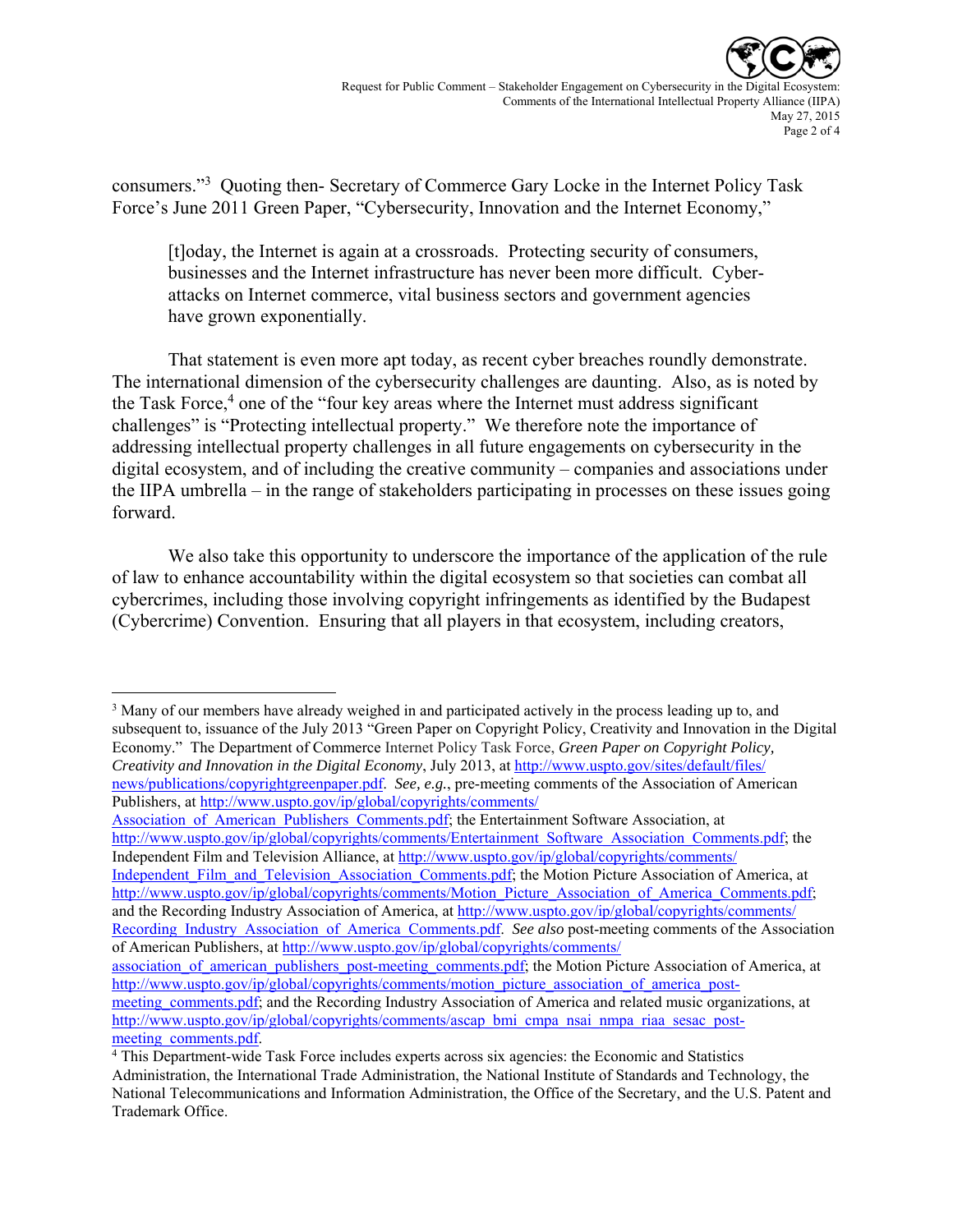

Internet service providers (ISPs), search engines,<sup>5</sup> registrars and registries, advertisers and ad placement agencies,<sup>6</sup> and payment processers are a part of the solution will help promote a rules based digital marketplace that is less distorted by the effects of infringement and unfair competition.

This process can hopefully drive greater security and accountability in the digital ecosystem, to the benefit of all. Such a framework should take a comprehensive and organic approach to promoting secure digital transactions, and in ensuring responsibility and accountability at all levels of the Internet distribution chain; and should follow best emerging practices for the creative industries and a healthy digital ecosystem.7

In conclusion, many have put forward the seemingly straightforward proposition, "if the Internet's not broken, don't fix it." But this oversimplifies the current situation, and in many respects, overlooks the reality that the digital ecosystem is indeed being challenged by a significant wave (growing each day) of cybercrimes or attempted cybercrimes. Ensuring that the digital ecosystem is safe for legitimate commerce must be a significant goal for policymakers, businesses, and consumers. Governments, working together and with the private sector, simply have to find better solutions to these threats to allow the potential of the legitimate Internet marketplace to be realized.

 $\overline{a}$ <sup>5</sup> Milward Brown Digital, Understanding the Role of Search in Online Piracy, 2013, available at http://www.mpaa.org/wp-content/uploads/2014/03/Understanding-the-role-of-search-in-online-piracy.pdf. *See*  Cary Sherman, *Google's 100 Million Notices*, The Hill, January 13, 2014, at http://thehill.com/blogs/ballotbox/195107-googles-100-million-notices (noting the music industry had sent its 100 millionth copyright takedown notice to Google in January 2014, without a "demonstrable demotion of sites that receive a high volume of piracy notices").

<sup>6</sup> *See* Digital Citizens Alliance, *Good Money Gone Bad* (February 2014), at

http://media.digitalcitizensactionalliance.org/314A5A5A9ABBBBC5E3BD824CF47C46EF4B9D3A76/4af7db7f-03e7-49cb-aeb8-ad0671a4e1c7.pdf. *See* the follow-up study, Digital Citizens Alliance, Good Money Still Going Bad: Digital Thieves and the Hijacking of the Online Ad Business (May 2015), at https://media.gractions.com/314A5A5A9ABBBBC5E3BD824CF47C46EF4B9D3A76/298a8ec6-ceb0-4543-bb0aedc80b63f511.pdf. *See* Interactive Advertising Bureau (IAB), *Standards, Guidelines & Best Practices*, at http://www.iab.net/guidelines/508676. *See also Best Practices Guidelines for Ad Networks to Address Piracy and Counterfeiting*, July 2013, at http://www.2013ippractices.com/.

<sup>&</sup>lt;sup>7</sup> Many industry filings, including in the process leading up to the Department of Commerce Internet Policy Task Force, *Green Paper on Copyright Policy, Creativity and Innovation in the Digital Economy*, set forth some of these developing best practices. These may include, but should not necessarily be limited to: 1) establishing liability standards consistent with the U.S. Supreme Court's *Grokster* decision, namely, that it is illegal to operate a service designed or operated with the clear intention of inducing or promoting infringement; 2) notice and takedown (and stay down), such that in the case of infringing content or links hosted on their services, ISPs should promptly take it down or block access to it once they become aware it is there, or become aware of facts and circumstances indicating infringement, with no requirement of a court order, no burdensome procedures, allowing electronic notices, etc.; 3) ensuring that safe harbors only apply to passive and neutral services that do not direct or organize transmissions or content and which do not effectively promote infringement; 4) fair mechanisms for disabling access to dedicated infringing services in which the content is hosted or linked; and 5) provision of notice to infringers to address infringements (including, e.g., voluntary approaches such as the Copyright Alert System (CAS)). Dozens of jurisdictions all over the world employ these practices to one degree or another without impinging on user's freedoms or expectations of privacy, and without unduly burdening Internet providers.